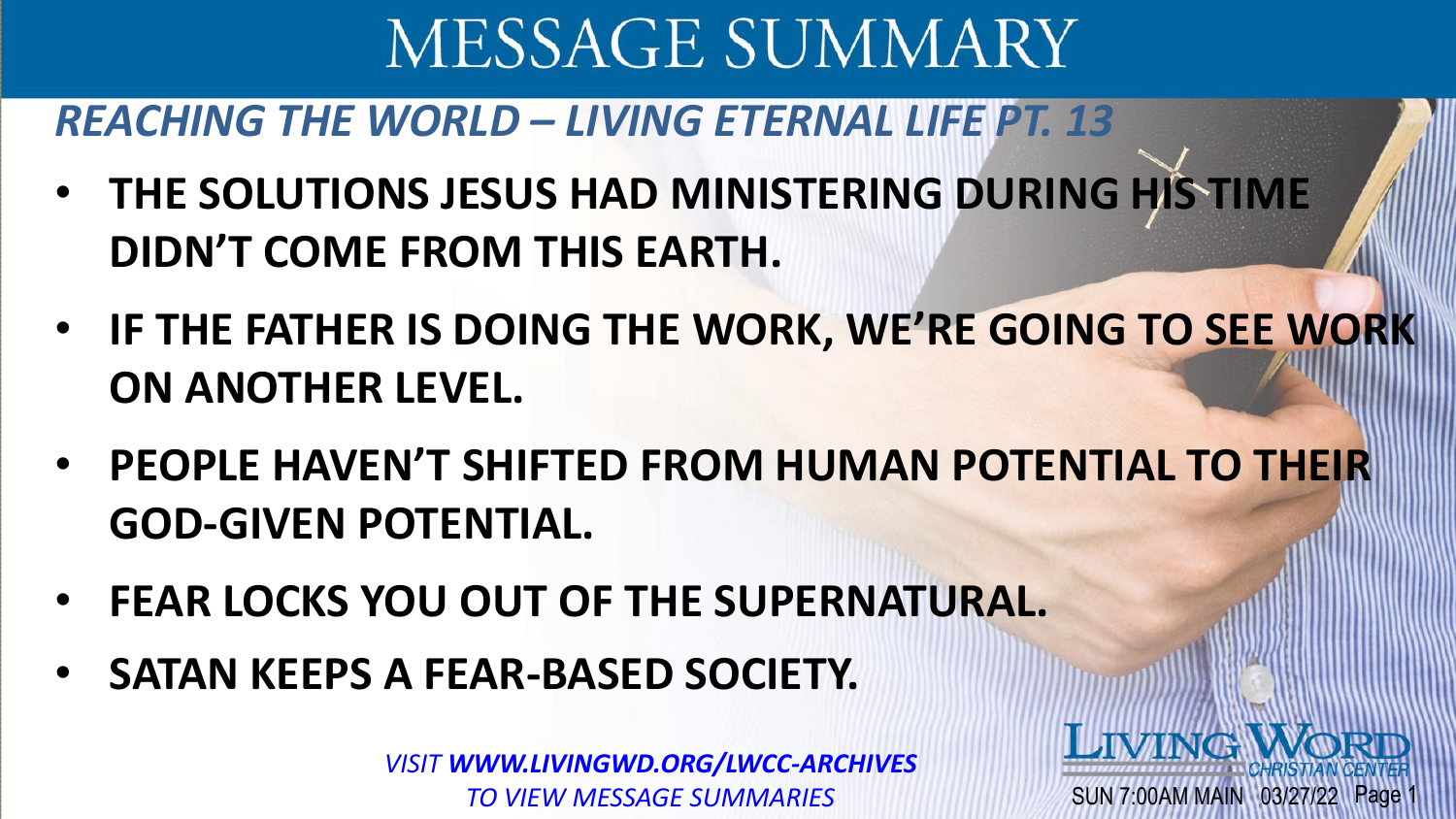### *REACHING THE WORLD – LIVING ETERNAL LIFE PT. 13*

- **THE KINGDOM OF DARKNESS IS FULL OF FEAR, SELFISHNESS, HATRED, AND ADULTRY.**
- **YOU NEED INTEGRITY TO LIVE IN THE KINGDOM OF GOD.**
- **GOD MADE YOU FOR SIGNS, WONDERS, AND MIRACLES.**
- **GOD IS NOT IN THE HABIT OF MAKING THE WICKED RICH.**
- **YOU CAN'T GET OUT OF SATAN'S SYSTEM WITHOUT FAITH.**
- **GOD WANTS YOU OUT OF SIN BECAUSE HE IS GOING TO JUDGE IT.**

*VISIT WWW.LIVINGWD.ORG/LWCC-ARCHIVES TO VIEW MESSAGE SUMMARIES*

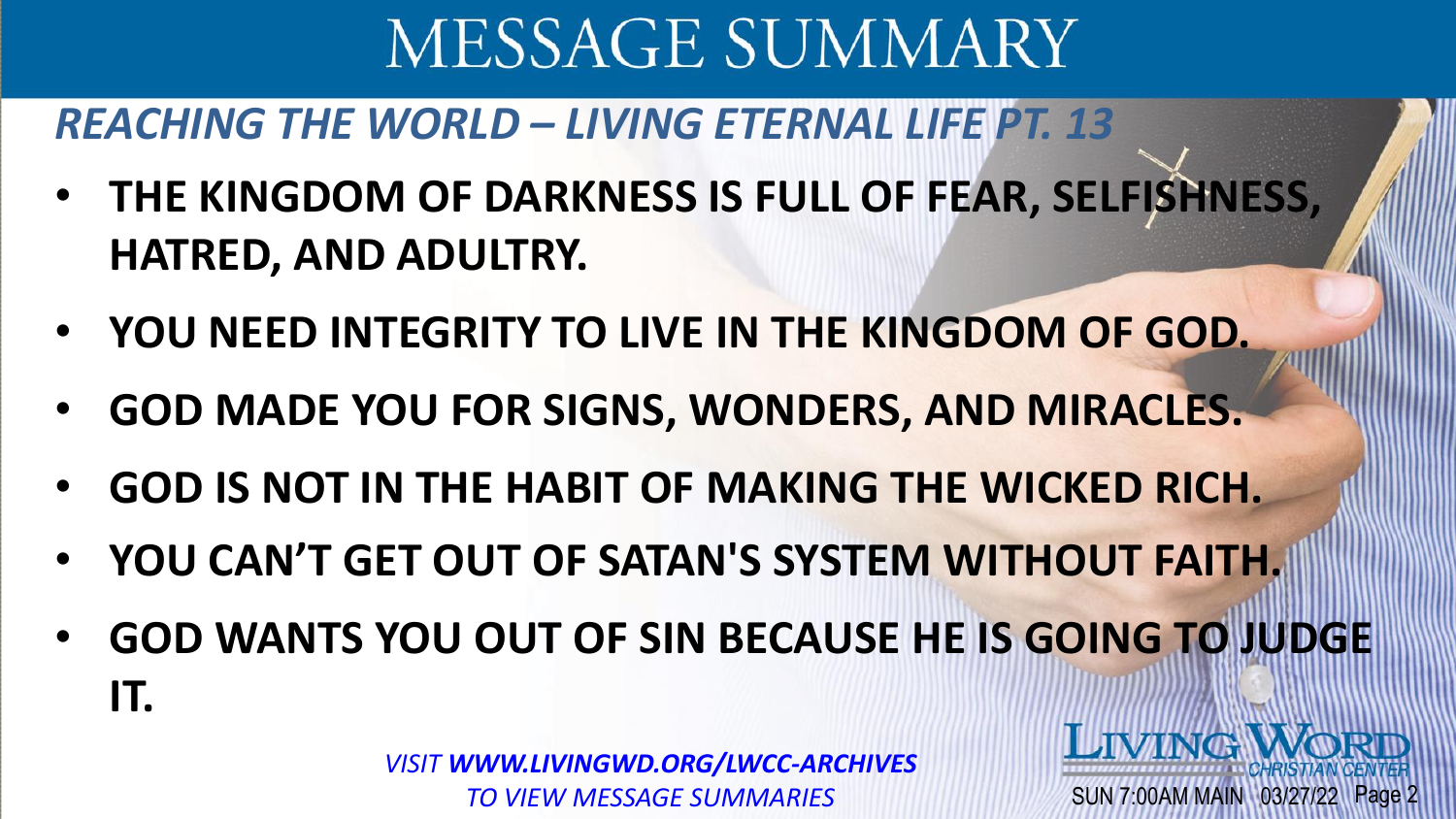#### *REACHING THE WORLD – LIVING ETERNAL LIFE PT. 13*

- **YOU HAVE TO WALK THROUGH THE WALL OF SHAME TO GET TO THE HALL OF FAME.**
- **WHEN YOU DO RIGHT, THE KINGDOM OF GOD IS MUCH MORE POWERFUL THAN THE KINGDOM OF DARKNESS.**
- **RECEIVE WITH MEEKNESS GOD'S WORD WHICH IS ABLE TO CHANGE YOUR SOUL.**
- **YOU CAN'T TAKE OVER A SYSTEM WHEN YOU'RE IN THE SYSTEM. COME OUT OF THE SYSTEM. GOD MADE US TO DOMINATE.**

SUN 7:00AM MAIN 03/27/22 Page 3

LIVING WORD

*VISIT WWW.LIVINGWD.ORG/LWCC-ARCHIVES TO VIEW MESSAGE SUMMARIES*